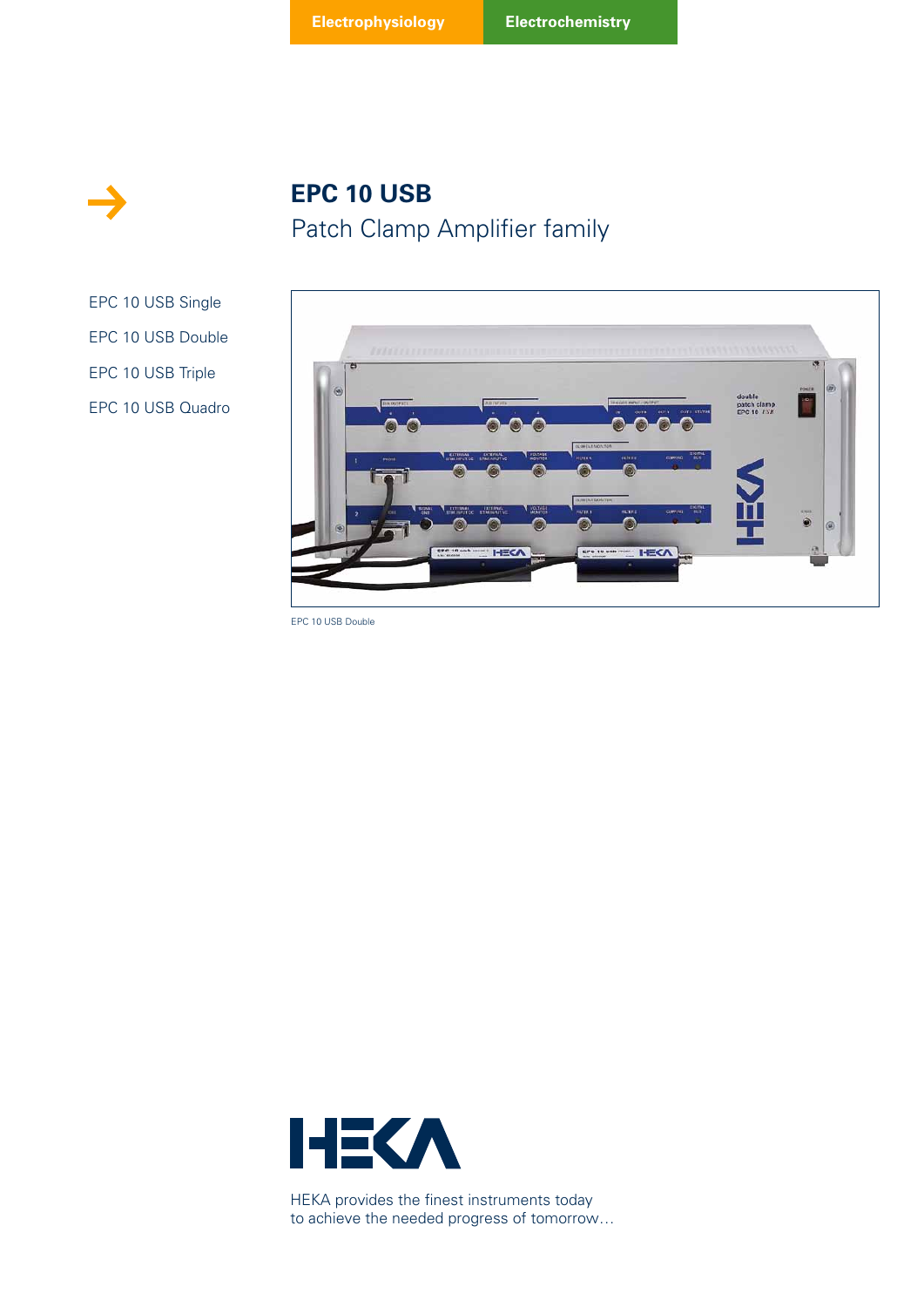

*Introduction* HEKA is very proud to release the EPC 10 USB - the newest member of the EPC 10 family of fully computer-controlled patch clamp amplifiers. The EPC 10 USB continues the HEKA commitment to provide the most up-to-date and technologically advanced products for scientific research. The EPC 10 USB is the successor to the revolutionary EPC 9 patch clamp amplifier, which was introduced in 1990<sup>1)2131</sup>, as well as the renowned EPC 10.

> The EPC 10 USB patch clamp amplifier is available with either one (EPC 10 USB), two (EPC 10 USB Double), three (EPC 10 USB Triple) or four (EPC 10 USB Quadro) integrated amplifier modules. The EPC 10 USB is fully integrated with HEKA´s new LIH 8+8 data acquisition interface. The LIH 8+8 is a high resolution, low noise scientific data acquisition interface that utilizes the latest Analog to Digital, Digital to Analog, USB 2.0 and high-speed processor technologies. This powerful hardware combination in conjunction with either the PATCHMASTER or PATCHMASTER PRO software provides a highlyintegrated system that will minimize total recording noise, eliminate compatibility problems, reduce additional equipment expense, and most importantly, set-up time.

There are many advantages to a fully digitally-controlled patch clamp amplifier. Three major advantages employed in the design of the EPC 10 USB are:

- First, since all of the functions of the amplifier are controlled by a data acquisition program all of the amplifiers hardware settings can be stored along with the data. Not only is this capability important when reviewing and analyzing the data but also for complete and thorough experimental book-keeping.
- Second, computer control allows a number of operations to be fully automated. These can include automatic mode switching (e.g. switching between the settings for establishing a seal or those for single-channel recording), automatic capacitance neutralization of C-Fast and C-Slow, and series resistance compensation. In fact, digital control of every adjustable parameter in the amplifier circuitry is implemented including full functionality test and calibration.
- • Finally, the integration of the amplifier, data acquisition interface and software allows experiments to be easily replicated to exact details.

*Applications* The EPC 10 USB family of amplifiers can be used, for example, for any of the following applications:

- Low noise single-channel recordings.
- Low noise whole-cell patch clamp recordings: voltage clamp and current clamp/ Low Frequency Voltage Clamp (LFVC).
- Measurements of fast action potentials (AP), fast switching between voltage and current clamp and vice versa.
- Loose-patch recordings<sup>4)</sup>.
- Intracellular voltage recordings with high resistance electrodes.
- Field potential recordings.
- Recordings from artificial membranes (Bilayer Recordings) and nanopores.
- Study Synaptic Transmission by simultaneous stimulation/recording from multiple cells (e.g. pre- and post-synaptic cells).
- Study of Long Term Potentiation (LTP) and Long Term Depression (LTD).
- Study of Exocytosis/Endocytosis or Synaptic Transmission by
	- Measurement of whole-cell membrane capacitance
	- Measurement of on-cell membrane capacitance
	- Detection of released substances (amperometry with e.g. carbon fiber electrodes)
	- Detection of released substances under a patch (patch amperometry)
	- Combined membrane capacitance measurements with amperometry (using EPC 10 USB Double)
	- Combined patch amperometry and on-cell capacitance measurements (using EPC 10 USB Double)
- All above mentioned methods can be combined with photometric determination of e.g. the internal calcium ion concentration.

#### **References**

- 3) Design of the EPC-9, a computer–controlled patch-clamp amplifier. 2. Hardware, F.J.Sigworth, H.Affolter, E.Neher, Journal of Neuroscience Methods 56 (1995) 203-215.
- 4) Loose Patch Recording. W. Stühmer. Practical Electrophysiologica Methods, edited by H. Kettenmann and R. Grantyn. Wiley-Liss, New York, (1992) 271-273.

<sup>1)</sup> Electronic Design of the Patch Clamp. F.J.Sigworth. Single-Channel Recording, Second Edition, edited by Bert Sackmann and Erwin Neher. Plenum Press, New York, (1995) 95-127.

<sup>2)</sup> Design of the EPC-9, a computer–controlled patch-clamp amplifier. 1. Hardware, F.J.Sigworth, Journal of Neuroscience Methods 56 (1995) 195-202.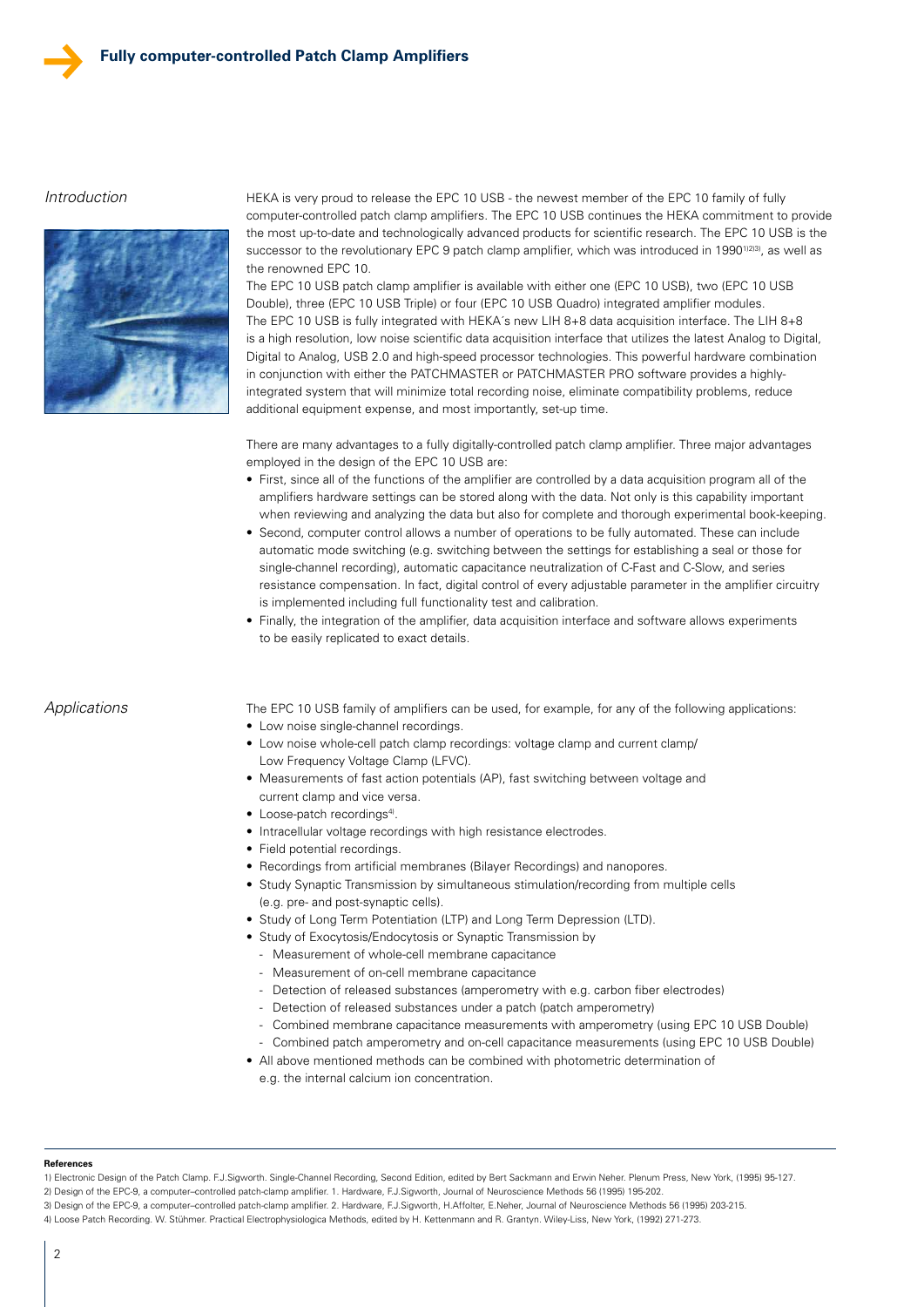*Models and Features EPC 10 USB Single Patch Clamp Amplifier – The EPC 10 USB is a complete data acquisition system, which can be used with HEKA's PATCHMASTER software. A DLL (dynamic link library) is available for software developers who are interested in writing their own Windows data acquisition software.* 

> *The EPC 10 USB patch clamp amplifier, combined with a computer and PATCHMASTER software is equivalent to a fullyequipped recording setup, which includes a patch clamp amplifier, a digital storage oscilloscope, a variable analog filter, a sophisticated pulse generator, and a full featured data acquisition and analysis system.*



- **Common Features**
- The only fully computerized patch clamp amplifier in the industry that has a built-in data acquisition interface.
- The integration of the built-in low noise LIH 8+8 data acquisition interface and the amplifier provides optimal grounding, removes external connections and only requires a single USB 2.0 (Hi-speed) port connection.
- Compatible with either Windows or Mac OS systems, fully controlled via the PATCHMASTER or PATCHMASTER PRO software.
- Software testing and calibration routines allows the user to verify the working condition of the instrument within minutes. Calibration, which typically required that the amplifier be taken out of service can be performed in-house, within a few minutes, with no additional expense, and more importantly no downtime to the recording setup. In addition, if needed, the headstage can be easily replaced and calibrated by the user.
- The EPC 10 USB features C-Slow compensation in the high gain range (50 GΩ feedback resistor) for low noise whole-cell measurements.
- Ultra slim low noise headstage design is optimized for single-channel, whole-cell and loosepatch current recordings.
- Resistor switching headstage with three gain ranges can be switched during an experiment.
- True Current Clamp capabilities.
- A "Low Frequency Voltage Clamp" (LFVC) mode is provided to automatically inject an appropriate amount of current to preserve the membrane potential, at a desired level during current clamp measurements.
- • Gentle Switch option from voltage clamp to current clamp (injection current is equal to the current monitor in voltage clamp mode).
- • Automatic or manual C-Fast and C-Slow capacitance neutralization.
- Capacitance tracking.
- Hardware leak compensation for non-voltage gated channels.
- True noise measurements from 100 Hz to 15 kHz.
- Built-in tone generator fully controlled by software.
- 16 Digital-In and 16 Digital-Out connections at the rear panel. Three of the Digital-Out connectors are also provided via BNC on the front panel.
- All amplifier settings and parameters are stored with the data.
- EPC DLL (dynamic link library) for controlling the EPC 10 USB is available for writing custom Windows applications.

*EPC 10 Revision Improvements*

#### **Revision "T" Improvements**

With the latest EPC 10 USB Revision "T" amplifiers we added new hardware features:

*Extended Stimulus Range*

The extended stimulus range:

- increases the voltage stimulus range from  $\pm$  1 V to  $\pm$  2 V in voltage clamp mode.
- increases the voltage measuring range from  $\pm 1$  V to  $\pm 5$  V in current clamp mode.
- increases the current injection capability in current clamp mode by factor of 5.

#### *Filter 2 Bypass*

An option for using the "Filter" on the current or the voltage signal. This new feature e.g. allows filtering of the voltage signal in a current clamp measurement using the Filter 2. If Filter 2 is set to "V\_Bessel" or "V\_Butterworth", then the current signal is filtered by Filter 1 only.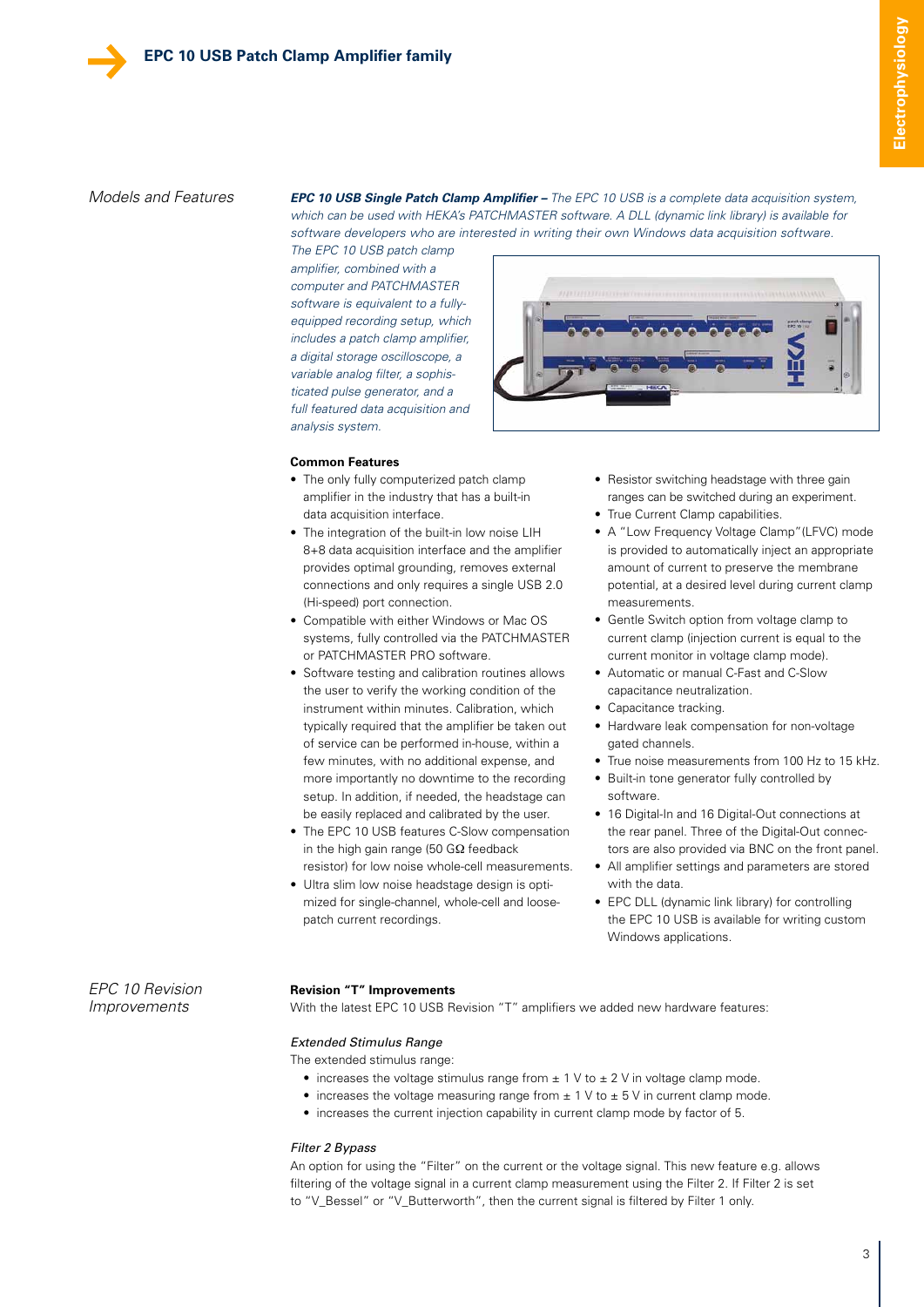*EPC 10 USB Double, Triple, Quadro Patch Clamp Amplifier*

*The EPC 10 USB Double, Triple and Quadro amplifiers are the optimal instruments for performing multiple patch/cell experiments. Although two, three or four amplifiers are combined in a single housing, along with the built-in LIH 8+8 interface, each amplifier is completely independent. The amplifiers and headstages are clearly identified, so the user can immediately assign the amplifiers to particular patched cells. The PATCHMASTER software can simultaneously stimulate and acquire the response from each amplifier. Current and/or voltage signals from all of the amplifiers can be recorded, displayed and analyzed online.* 

*The EPC 10 USB Double, Triple and Quadro amplifiers also provide an economical solutions in comparison to a combination of several individual instruments. They also have advantages of optimized noise performance, grounding, data acquisition and data storage, convenience and ease of integration over multiple external amplifiers.*



EPC 10 USB Double



EPC 10 USB Quadro

# *Product Content*

#### The **EPC 10 USB**

- Patch Clamp Amplifier includes:
- One amplifier
- One headstage
- One interface board
- One pipette holder
- One model circuit
- One printed manual

Cables to connect to the computer and power line

*Item No.: EPC 10 USB*

#### Patch Clamp Amplifier includes: • Two amplifiers

The **EPC 10 USB Double**

• Two headstages • One interface board • Two pipette holders • One model circuit • One printed manual • Cables to connect to the computer and power line *Item No.: EPC 10 USB Double*

#### The **EPC 10 USB Triple**

Patch Clamp Amplifier includes:

- Three amplifiers
- 
- Three headstages
- One interface board
- Three pipette holders
- One model circuit
- One printed manual
- • Cables to connect to the computer and power line *Item No.: EPC 10 USB Triple*

#### The **EPC 10 USB Quadro**

Patch Clamp Amplifier includes:

- Four amplifiers
- Four headstages
- One interface board
- Four pipette holders
- One model circuit
- One printed manual
- • Cables to connect to the computer and power line
- *Item No.: EPC 10 USB Quadro*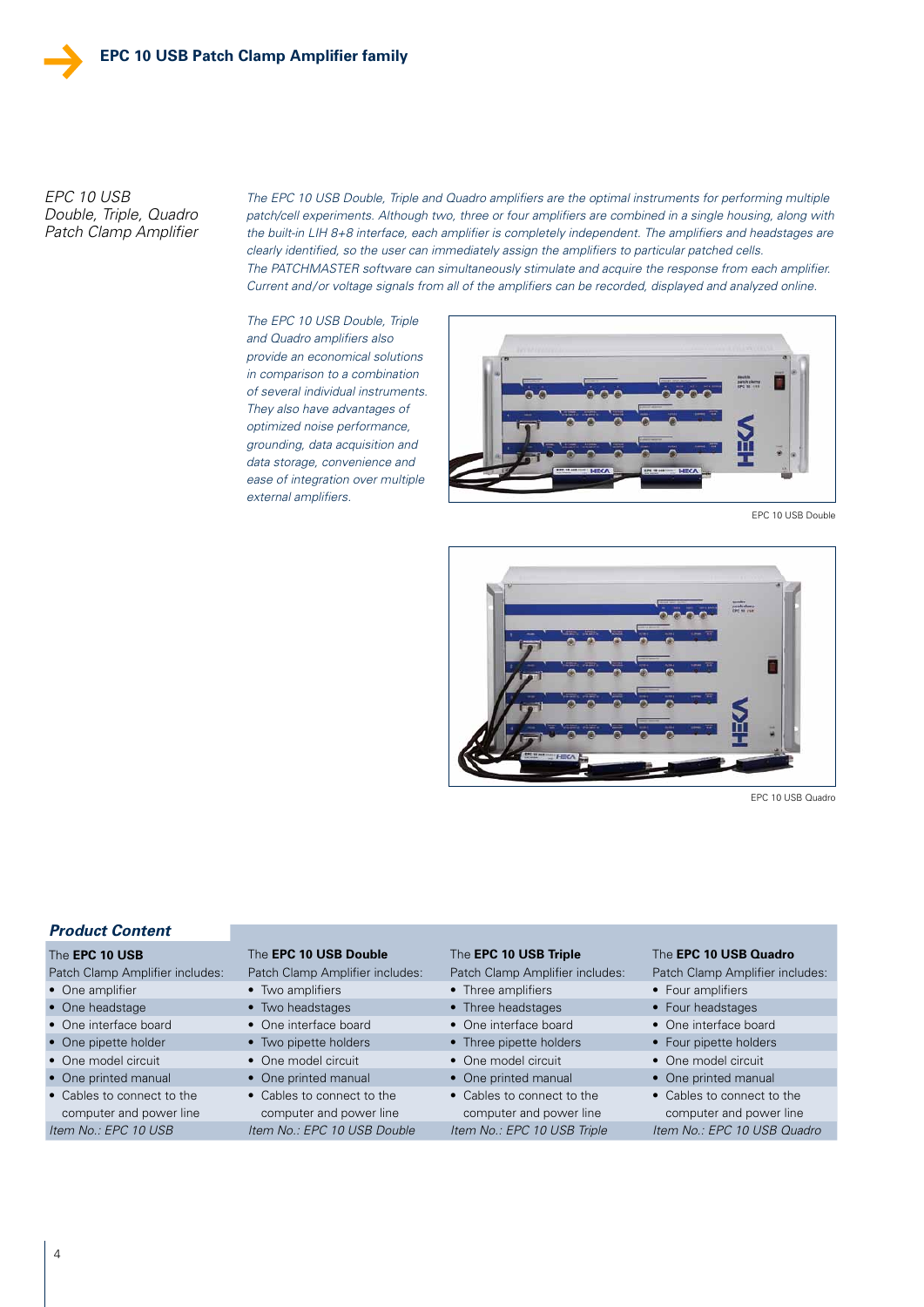# *Extending an EPC 10 USB* **with an LIH 8+8**

**Example 3 -** *2 x EPC 10 Quadro* 

**Example 2 -** *EPC 10 Triple + LIH* 

**Example 1 -** *EPC 10 Double + EPC Single Amplifie* 

*Amplifier* 8 Probes

*8+8 Interface* 3 Probes + 9 A/D In +  $5 \overline{\mathrm{D}}/\Delta$  Out

3 Probes

The number of input and output channels available on the front panel of the EPC 10 USB family of amplifiers can be extended by combining an EPC 10 USB



amplifier with an additional LIH 8+8 interface. This may be especially useful when using an EPC 10/n USB amplifier in which the number of available outputs is decreased because of internal usage to stimulate the additional amplifiers.

#### **with a second EPC 10 USB**

The number of recording channels and the number of amplifiers can be increased by connecting two EPC 10 USB amplifiers. On the rear panel of the EPC 10 USB there are "Slave Sync" and "Master Sync" CAT5 connectors. EPC 10 USB amplifiers can be connected in such a way to create 8 or 16-channel parallel patch clamp amplifiers. This type of connection can be applied to either the single, double, triple and quadro versions of the amplifier.



For example, a 8-channel parallel patch clamp amplifier can be configured by connecting two EPC 10 USB Quadro. These 8 independent patch clamp amplifiers can be controlled by one copy of PATCHMASTER. Expandability to a 16-channel parallel patch clamp amplifier can be done by connecting four EPC 10 USB Quadro. In this case the amplifiers are controlled by two copies of PATCHMASTER that are synchronized and data can be automatically transferred to a single data file.

#### **with an EPS Probe Selector**

A headstage multiplexing device called the Probe Selector can also be used with the EPC 10 USB family of amplifiers. The Probe Selector is available with up to 16 headstages. The headstage mulitplexing device can turn a single EPC 10 USB patch clamp amplifier, e.g. into a sixteen channel serial patch clamp device. Almost each amplifier of an EPC 10/n USB can be extended by a single Probe Selector, resulting in

systems with 32 or 64 channels. Alternatively, a single EPS Probe Selector can be connected to an EPC 10 USB Double or EPC 10 USB Quadro patch clamp amplifier. In this configuration, the EPC 10 USB Double is converted into a 2 by 8 - channel amplifier, meaning that two channels (parallel) are mulitplexed 8 times. The EPC 10 USB Quadro would



be turned into a 4 by 4 – channel amplifier, meaning that four channels (parallel) are mulitplexed 4 times. The active probe(s) of the Probe Selector behaves like a headstage connected directly to the EPC 10 USB amplifier. "Non-active" probes are held at their individual holding potentials in medium gain range.

### **with a TIB 14S Trigger Interface**

In order to output 14 digital channels via BNC connectors, a TIB 14S trigger interface can be connected to the EPC 10 USB via the Digital I/O connector. The TIB 14S allows either manual or software controlled switching of the digital lines. The TIB 14S can also drive magnetic valves directly.

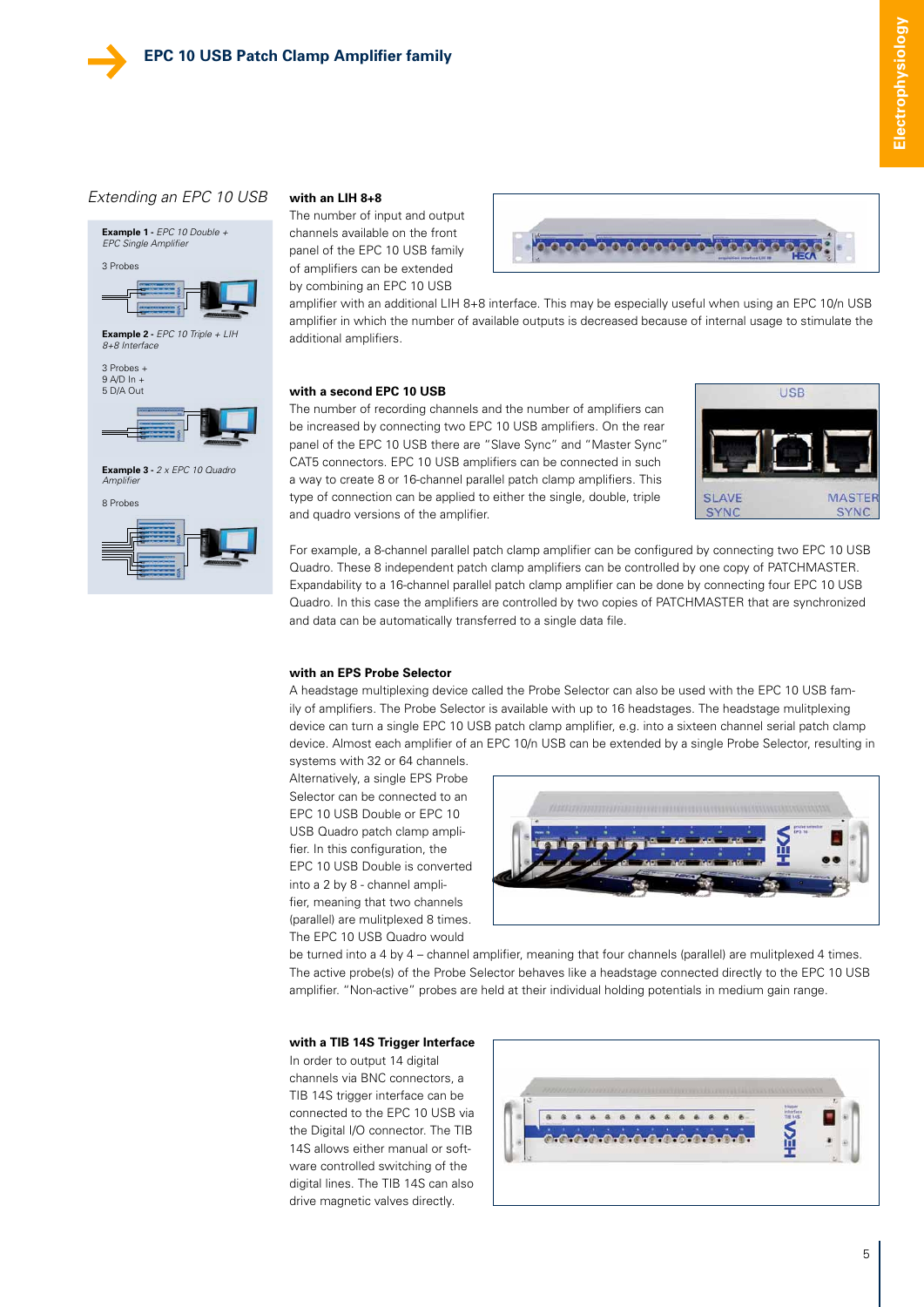# *Software Control Options*

# *PATCHMASTER*

The EPC 10 USB family of amplifiers can be controlled with PATCHMASTER software on either Windows (XP, Win7, Win8) or Mac (OS X 10.4+) platform. PATCHMASTER is a multi-channel stimulation/acquisition and control software. For more details please refer to the PATCHMASTER brochure.



**Complete amplifier control.** Each amplifier control can be accessed through the software and many tasks such as compensation of capacitance values can be automated and executed on a single mouse click or button press.

Amplifier parameters can be read and set from the software allowing sophisticated control loops.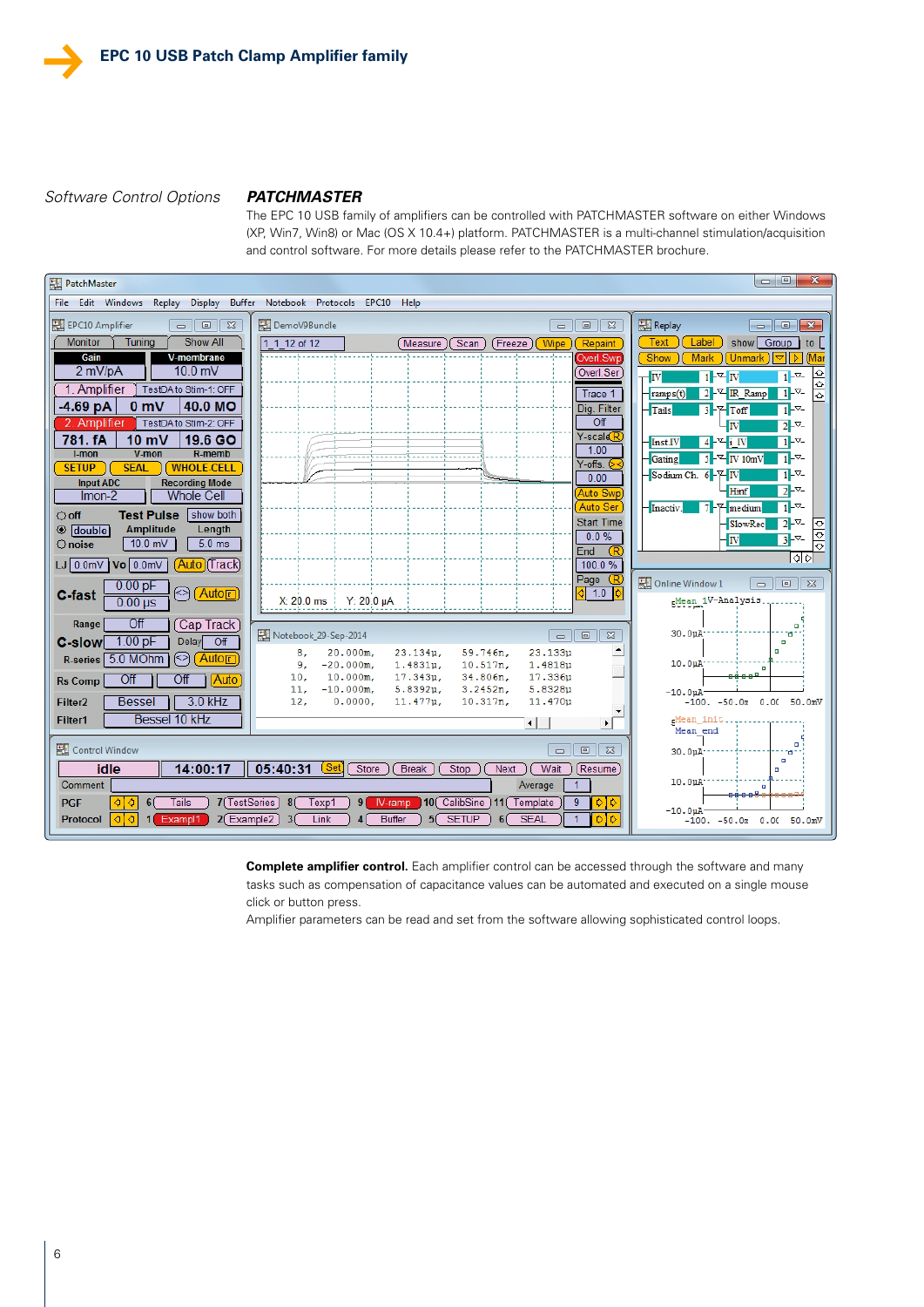**Sophisticated design of your stimulation protocols.** The Pulse Generator window within PATCHMASTER defines all of the parameters for data acquisition, waveform generation and external device control. A Pulse Generator File (PGF) is comprised of any number of predefined sequences

- 1 Sequence Pool: A paging bar that loads, saves, copies etc. the pool of available stimulation sequences.
- Timing: Specification of the number of sweeps, sweep interval and sampling rate.
- 3 DA-channels: Multiple DA-channels and digital trigger lines can be selected for output.
- 4 Segments: The stimulation pattern consists of an arbitrary number of segments with each segment having a defined type, duration, amplitude and increment/decrement factors.
- Template Preview: Graphical display of the stimulation template. PGF-Parameters: Global variables can
- be used for sequence editing.

| $\frac{8}{3}$<br>10 CalibSine<br>11(Template<br><b>old</b><br>61<br><b>Tails</b><br>7 (TestSeries<br>9<br>Texp1<br>IV-ramp<br><b>COPY If MOVE</b><br>Pool (LOAD) (MERGE)<br><b>SAVE</b><br>LIST<br><b>IC UNDO</b><br>Name<br>IV-ramp<br>C Interactive Mode C Gap Free Mode<br>Checking<br>Wait before 1. Sweep<br>Not Triggered<br><b>Uge Durations</b><br>No of Sweeps<br>Sweep Length<br>29.52 ms<br>Total<br>0.00 <sub>b</sub><br><b>StartSeg</b><br>Sweep Interval<br>24.56 ms<br>Stored<br>20.0 us (50.0kHz<br>StartTime 4.96<br>Sample Interval<br>29.52 ms<br><b>Channel Length</b><br>Stimulus<br>Points Store Zero<br>DA<br>Stimulus > DA<br>AD<br>Unit Link<br>Unit<br>Lonk<br>Compr<br>$\mathbf v$<br><b>StimScale</b><br>G<br>e<br>Ch.1<br>Stirn-1<br>1228<br>Imon-1<br>l A<br>Ch <sub>2</sub><br>v<br>o<br>$\alpha$<br>off<br>absolute voltage<br>v<br>1228<br>Vmon-1<br>o<br>0<br>off<br>absolute voltage<br>O<br>n.<br>o<br>off<br>absolute voltage<br>of<br>$\Box$<br>$\bullet$<br>o<br>$\overline{a}$<br><b>Segments</b><br>of of <b>23</b> Store 1<br>因Store 2<br>因Store 3<br>□Store 4<br><b>D</b> Store 5<br>$\Box$ Stor<br> 0 0<br>Constant<br>Ramp<br>J<br>Constant<br>val<br>hold V-memb<br>ml<br>n<br>Ramp<br>9.84<br><b>Ico</b><br>9.84<br>Continuout<br>Increase<br><b>JOCERSER</b><br><b>Іпстижки</b><br><b>Increase</b><br>1001<br>40<br>1.00<br>n<br>Sine<br>Increase<br>Increase<br>Increase<br>ncrease<br>ramo<br>Square<br>00 0 00<br>00 0 00<br>Rel X-sea<br>Chirp<br>Rel Y-seg<br>Insert<br>membrane [mV]<br>(display)<br>$-70$<br>Duplicate<br>Delete<br>iak Pulses<br>Duplicate<br>a of Leaks<br>Đ<br>$-100.$ $\mu$ s<br>iak Delay<br>Delete<br>20.0 <sub>m</sub> V<br>Jak Size<br>0 100<br>Leak Hold [mV]<br>2.00ms | DELETE<br><b>EXECUTE</b><br>1476 pts<br>4912 bytes<br>1476 pts<br>Look<br>No Leak<br>No Leak<br>No Leak<br>No Leak<br>Common Timing<br><b>Voltage Clamp</b><br><b>Filter Factor</b><br>Analysis: <b>CEdit</b><br>$\overline{2}$<br>$\overline{2}$<br>Set Last Seq. Amplitude<br>Leak Alternate | <b>Full View</b> | <b>Condensed View</b> | Cartoon View |                            |
|---------------------------------------------------------------------------------------------------------------------------------------------------------------------------------------------------------------------------------------------------------------------------------------------------------------------------------------------------------------------------------------------------------------------------------------------------------------------------------------------------------------------------------------------------------------------------------------------------------------------------------------------------------------------------------------------------------------------------------------------------------------------------------------------------------------------------------------------------------------------------------------------------------------------------------------------------------------------------------------------------------------------------------------------------------------------------------------------------------------------------------------------------------------------------------------------------------------------------------------------------------------------------------------------------------------------------------------------------------------------------------------------------------------------------------------------------------------------------------------------------------------------------------------------------------------------------------------------------------------------------------------------------------------------------------------------------------------------------------------------------------|------------------------------------------------------------------------------------------------------------------------------------------------------------------------------------------------------------------------------------------------------------------------------------------------|------------------|-----------------------|--------------|----------------------------|
|                                                                                                                                                                                                                                                                                                                                                                                                                                                                                                                                                                                                                                                                                                                                                                                                                                                                                                                                                                                                                                                                                                                                                                                                                                                                                                                                                                                                                                                                                                                                                                                                                                                                                                                                                         |                                                                                                                                                                                                                                                                                                |                  |                       |              |                            |
|                                                                                                                                                                                                                                                                                                                                                                                                                                                                                                                                                                                                                                                                                                                                                                                                                                                                                                                                                                                                                                                                                                                                                                                                                                                                                                                                                                                                                                                                                                                                                                                                                                                                                                                                                         |                                                                                                                                                                                                                                                                                                |                  |                       |              |                            |
| Timina<br>o<br>Segment Class<br>Voltage [mV]<br><b>Duration [ms]</b>                                                                                                                                                                                                                                                                                                                                                                                                                                                                                                                                                                                                                                                                                                                                                                                                                                                                                                                                                                                                                                                                                                                                                                                                                                                                                                                                                                                                                                                                                                                                                                                                                                                                                    |                                                                                                                                                                                                                                                                                                |                  |                       |              |                            |
|                                                                                                                                                                                                                                                                                                                                                                                                                                                                                                                                                                                                                                                                                                                                                                                                                                                                                                                                                                                                                                                                                                                                                                                                                                                                                                                                                                                                                                                                                                                                                                                                                                                                                                                                                         |                                                                                                                                                                                                                                                                                                |                  |                       |              |                            |
|                                                                                                                                                                                                                                                                                                                                                                                                                                                                                                                                                                                                                                                                                                                                                                                                                                                                                                                                                                                                                                                                                                                                                                                                                                                                                                                                                                                                                                                                                                                                                                                                                                                                                                                                                         |                                                                                                                                                                                                                                                                                                |                  |                       |              |                            |
|                                                                                                                                                                                                                                                                                                                                                                                                                                                                                                                                                                                                                                                                                                                                                                                                                                                                                                                                                                                                                                                                                                                                                                                                                                                                                                                                                                                                                                                                                                                                                                                                                                                                                                                                                         |                                                                                                                                                                                                                                                                                                |                  |                       |              |                            |
|                                                                                                                                                                                                                                                                                                                                                                                                                                                                                                                                                                                                                                                                                                                                                                                                                                                                                                                                                                                                                                                                                                                                                                                                                                                                                                                                                                                                                                                                                                                                                                                                                                                                                                                                                         |                                                                                                                                                                                                                                                                                                |                  |                       |              |                            |
|                                                                                                                                                                                                                                                                                                                                                                                                                                                                                                                                                                                                                                                                                                                                                                                                                                                                                                                                                                                                                                                                                                                                                                                                                                                                                                                                                                                                                                                                                                                                                                                                                                                                                                                                                         |                                                                                                                                                                                                                                                                                                |                  |                       |              |                            |
|                                                                                                                                                                                                                                                                                                                                                                                                                                                                                                                                                                                                                                                                                                                                                                                                                                                                                                                                                                                                                                                                                                                                                                                                                                                                                                                                                                                                                                                                                                                                                                                                                                                                                                                                                         |                                                                                                                                                                                                                                                                                                |                  |                       |              |                            |
|                                                                                                                                                                                                                                                                                                                                                                                                                                                                                                                                                                                                                                                                                                                                                                                                                                                                                                                                                                                                                                                                                                                                                                                                                                                                                                                                                                                                                                                                                                                                                                                                                                                                                                                                                         |                                                                                                                                                                                                                                                                                                |                  |                       |              |                            |
|                                                                                                                                                                                                                                                                                                                                                                                                                                                                                                                                                                                                                                                                                                                                                                                                                                                                                                                                                                                                                                                                                                                                                                                                                                                                                                                                                                                                                                                                                                                                                                                                                                                                                                                                                         |                                                                                                                                                                                                                                                                                                |                  |                       |              |                            |
|                                                                                                                                                                                                                                                                                                                                                                                                                                                                                                                                                                                                                                                                                                                                                                                                                                                                                                                                                                                                                                                                                                                                                                                                                                                                                                                                                                                                                                                                                                                                                                                                                                                                                                                                                         |                                                                                                                                                                                                                                                                                                |                  |                       |              |                            |
|                                                                                                                                                                                                                                                                                                                                                                                                                                                                                                                                                                                                                                                                                                                                                                                                                                                                                                                                                                                                                                                                                                                                                                                                                                                                                                                                                                                                                                                                                                                                                                                                                                                                                                                                                         |                                                                                                                                                                                                                                                                                                |                  |                       |              |                            |
| V-incr. Mode<br>V-fact /incr. [mV]<br>t-iner. Mode<br>t-fact /incr [ms]<br>Draw: Active Channel, all Sweeps) Delay: DA                                                                                                                                                                                                                                                                                                                                                                                                                                                                                                                                                                                                                                                                                                                                                                                                                                                                                                                                                                                                                                                                                                                                                                                                                                                                                                                                                                                                                                                                                                                                                                                                                                  |                                                                                                                                                                                                                                                                                                |                  |                       |              |                            |
|                                                                                                                                                                                                                                                                                                                                                                                                                                                                                                                                                                                                                                                                                                                                                                                                                                                                                                                                                                                                                                                                                                                                                                                                                                                                                                                                                                                                                                                                                                                                                                                                                                                                                                                                                         |                                                                                                                                                                                                                                                                                                |                  |                       |              | $10^{\circ}$               |
|                                                                                                                                                                                                                                                                                                                                                                                                                                                                                                                                                                                                                                                                                                                                                                                                                                                                                                                                                                                                                                                                                                                                                                                                                                                                                                                                                                                                                                                                                                                                                                                                                                                                                                                                                         |                                                                                                                                                                                                                                                                                                |                  |                       |              |                            |
|                                                                                                                                                                                                                                                                                                                                                                                                                                                                                                                                                                                                                                                                                                                                                                                                                                                                                                                                                                                                                                                                                                                                                                                                                                                                                                                                                                                                                                                                                                                                                                                                                                                                                                                                                         |                                                                                                                                                                                                                                                                                                |                  |                       |              | $^{\prime}$ 11 $^{\prime}$ |
|                                                                                                                                                                                                                                                                                                                                                                                                                                                                                                                                                                                                                                                                                                                                                                                                                                                                                                                                                                                                                                                                                                                                                                                                                                                                                                                                                                                                                                                                                                                                                                                                                                                                                                                                                         |                                                                                                                                                                                                                                                                                                |                  |                       |              |                            |
|                                                                                                                                                                                                                                                                                                                                                                                                                                                                                                                                                                                                                                                                                                                                                                                                                                                                                                                                                                                                                                                                                                                                                                                                                                                                                                                                                                                                                                                                                                                                                                                                                                                                                                                                                         |                                                                                                                                                                                                                                                                                                |                  |                       |              |                            |
|                                                                                                                                                                                                                                                                                                                                                                                                                                                                                                                                                                                                                                                                                                                                                                                                                                                                                                                                                                                                                                                                                                                                                                                                                                                                                                                                                                                                                                                                                                                                                                                                                                                                                                                                                         |                                                                                                                                                                                                                                                                                                |                  |                       |              |                            |
|                                                                                                                                                                                                                                                                                                                                                                                                                                                                                                                                                                                                                                                                                                                                                                                                                                                                                                                                                                                                                                                                                                                                                                                                                                                                                                                                                                                                                                                                                                                                                                                                                                                                                                                                                         |                                                                                                                                                                                                                                                                                                |                  |                       |              |                            |
|                                                                                                                                                                                                                                                                                                                                                                                                                                                                                                                                                                                                                                                                                                                                                                                                                                                                                                                                                                                                                                                                                                                                                                                                                                                                                                                                                                                                                                                                                                                                                                                                                                                                                                                                                         |                                                                                                                                                                                                                                                                                                |                  |                       |              | 12                         |
|                                                                                                                                                                                                                                                                                                                                                                                                                                                                                                                                                                                                                                                                                                                                                                                                                                                                                                                                                                                                                                                                                                                                                                                                                                                                                                                                                                                                                                                                                                                                                                                                                                                                                                                                                         |                                                                                                                                                                                                                                                                                                |                  |                       |              |                            |
|                                                                                                                                                                                                                                                                                                                                                                                                                                                                                                                                                                                                                                                                                                                                                                                                                                                                                                                                                                                                                                                                                                                                                                                                                                                                                                                                                                                                                                                                                                                                                                                                                                                                                                                                                         |                                                                                                                                                                                                                                                                                                |                  |                       |              | Alt Leak Average           |
|                                                                                                                                                                                                                                                                                                                                                                                                                                                                                                                                                                                                                                                                                                                                                                                                                                                                                                                                                                                                                                                                                                                                                                                                                                                                                                                                                                                                                                                                                                                                                                                                                                                                                                                                                         | wait = abs $hold$                                                                                                                                                                                                                                                                              |                  |                       |              |                            |
| $\mathfrak{p}2$<br>рĴ<br>p5<br>$\mathbf{p}$<br>p7<br>p9<br>p10<br>рG<br>p8<br>p1                                                                                                                                                                                                                                                                                                                                                                                                                                                                                                                                                                                                                                                                                                                                                                                                                                                                                                                                                                                                                                                                                                                                                                                                                                                                                                                                                                                                                                                                                                                                                                                                                                                                        |                                                                                                                                                                                                                                                                                                |                  |                       |              |                            |

- 7 Sweep Length: Display of the stimulus length and amount of acquired data
- AD-channels: Up to 16 channels can be acquired simultaneously. Data compression and store/non-store flags on individual traces can reduce the required data storage capacity.
- Break Condition: User control of ADchannel acquisition. Stops data acquisition if one condition becomes true.
- 10 Filter Factor: Input filter is set automatically with respect to the sampling rate.
- 11 Analysis: Direct link of the PGF to the corresponding analysis method.
- 12 Leak: Determines various parameters of the leak pulses for p/n subtraction.

**Entire experimental procedures at the touch of a button.** Simple or complex experimental procedures can be designed and stored within the Protocol Editor and executed from the Control Window of PATCH-**MASTER** 

The idea is to generate a list of events or tasks, which comprise your complete experiment, and can be executed automatically. Within a procedure, feedback from external inputs, amplifier controls, online analysis results or user inputs and experimental parameters can be adjusted. A protocol can be started/called from another protocol. Various tasks such as repeat loops, input queries or conditional statements allow for the generation of complex interactive processes.

Scientists asking for complex, precisely timed experimental protocols will appreciate the vast array of features within the Protocol Editor. The high degree of automation options will increase efficiency and minimize experimental errors.

*Software Control Options*

# *EPCMASTER*

In situations where the EPC 10 USB amplifier is used in conjunction with a custom data acquisition system, HEKA provides the software EPCMASTER for control of the amplifier functions. Amplifier functions can be set from another application by use of the Batch Control interface of the EPCMASTER software. EPCMASTER is free of charge.

# *EPC.DLL*

To integrate the EPC 10 USB amplifier and data acquisition system in customized software on Windows, HEKA provides an EPC.DLL (dynamic link library).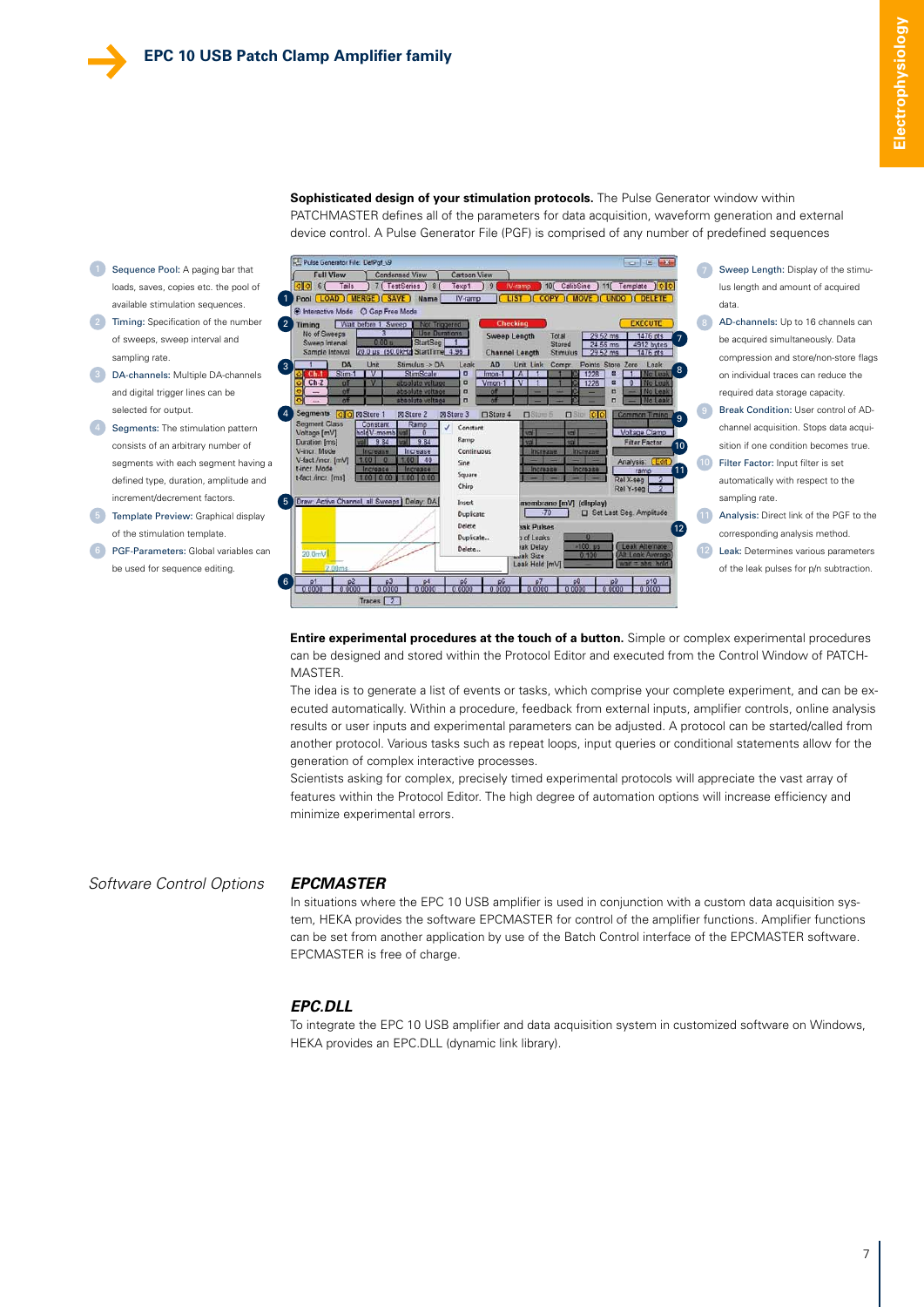

#### *Headstages* **Red Star Headstage**

All EPC 10 USB patch clamp amplifiers are now shipped standard with the Red Star Headstage with improved noise performance. Especially the most relevant bandwidth between 1 and 10 kHz is now significantly improved.

EPC 10 usb

S/N: 590637

GND

RMS noise values, Red Star Headstage EPC 10 vs. EPC 9 Headstage:

- $\bullet$  1 kHz 31 fA vs 35 fA
- $\bullet$  3 kHz 72 fA vs 90 fA
- • 5 kHz 120 fA vs 150 fA



- Improved noise performance in the important  $1 10$  kHz band
- Three feedback resistors for three gain ranges, switchable during the experiment
- Optimized for single-channel and whole-cell recordings
- • Retrofittable on older EPC 10 amplifiers

### **3-Electrode Mode Headstage (Optional)**

With the 3-Electrode Headstage the EPC 10 USB can measure the potential difference between a third electrode (reference) and the ground (counter) electrode without having current flowing through the reference electrode. The reference electrode stays in equilibrium! The potential difference is added to the com-

mand potential for the working electrode. With the 3-Electrode Mode Headstage the EPC 10 USB patch clamp amplifier has the performance of a high-end potentiostat/galvanostat with a scan range of  $\pm$  2 V.



#### **Patch Amperometry Headstage (Optional)**

The detection of released substances from cells as oxidation current at carbon fiber electrodes is often directly combined with electrical measurements from cells.



A typical measuring configurations is:

• Patch Amperometry combined with on-cell capacitance measurements

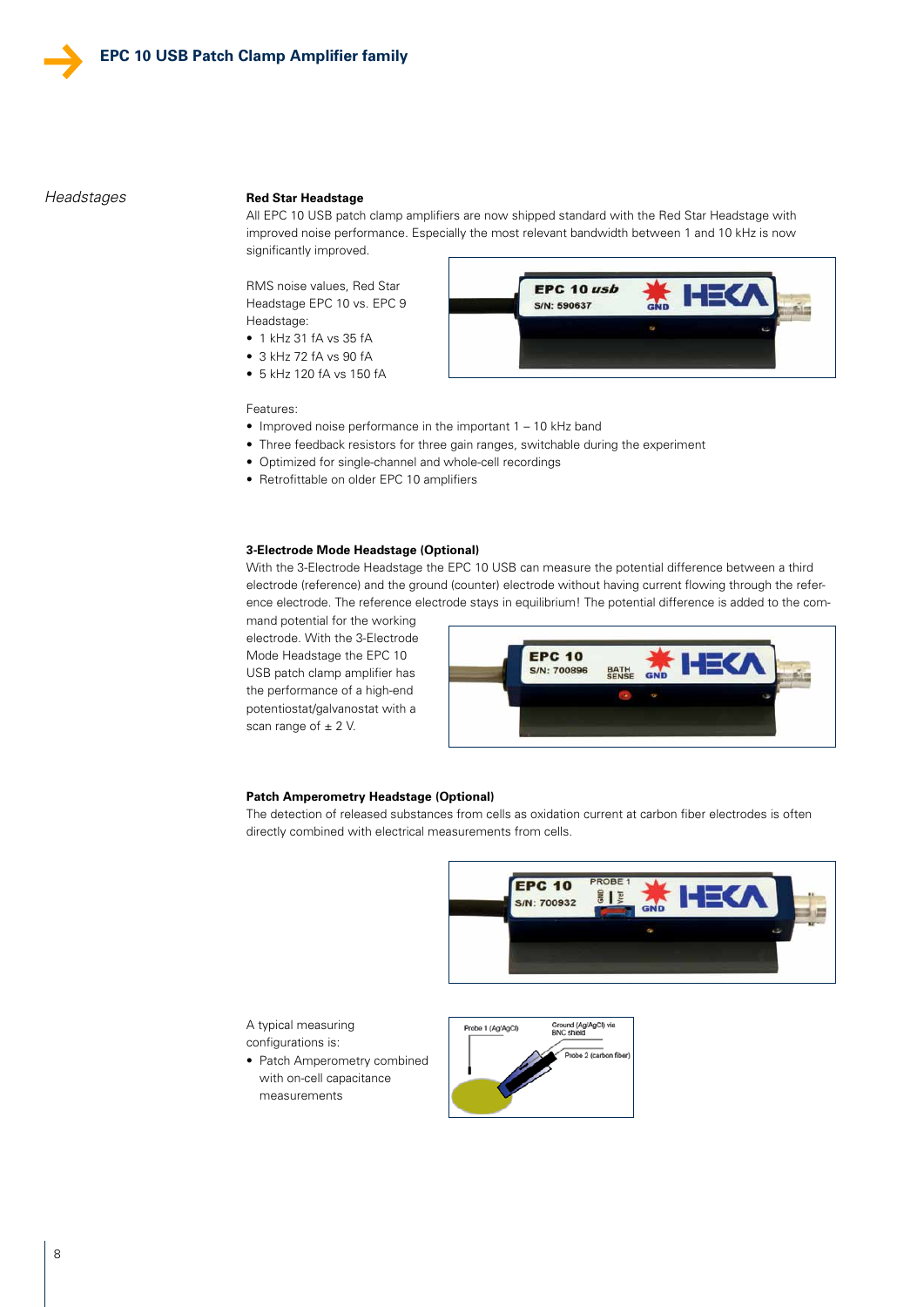# *Model Circuits* **MC 10 Model Circuit**

Model circuit for verification of single-electrode voltage clamp amplifiers, such as the EPC 10 amplifier. The model circuit connects to the probe input and can be switched to simulate one of tree conditions, an open pipette in the bath, a cell-attached configuration and a whole-cell configuration.



# **TESC Model Circuit (Optional)**

Model circuit for verification of double patch configurations. The model circuit connects to two probe inputs, simulating two electrodes measuring from the same cell. Two switches toggle between various conditions typically observed during an electrophysiological experiment.

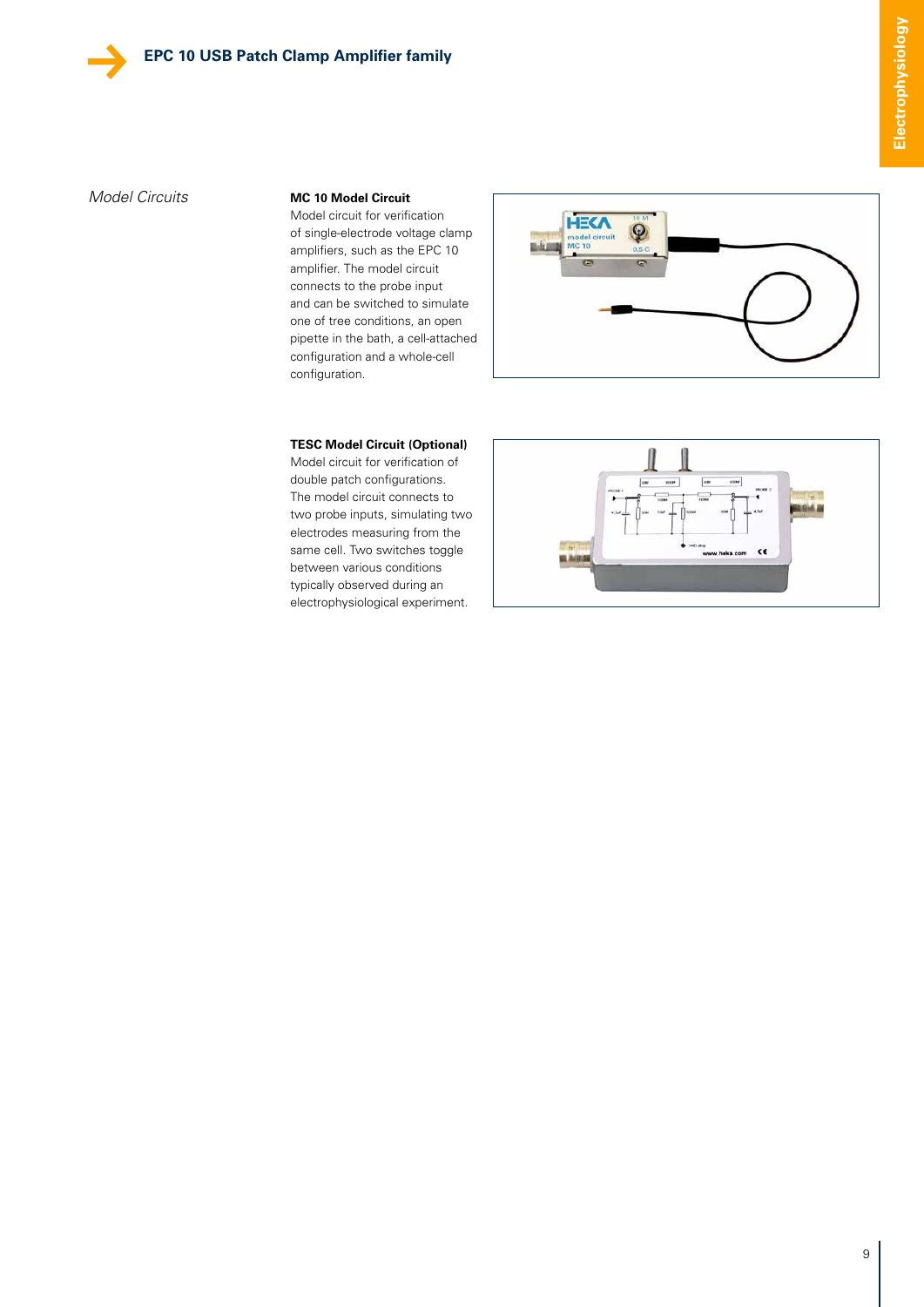*Technical Specifications*

#### **Number of Amplifiers/Headstages**

| EPC 10 USB Single: |   |
|--------------------|---|
| EPC 10 USB Double: | 2 |
| EPC 10 USB Triple: | 3 |
| EPC 10 USB Quadro: | 4 |

#### **Amplifier Control**

Fully software controlled patch clamp amplifier featuring e.g. direct access to all amplifier settings, automatic calibration and self testing/diagnosis procedures.

**Host Interface** USB 2.0

#### **Dimensions Main Unit**

|               | Single                  | Double                | Triple    | Quadro |  |
|---------------|-------------------------|-----------------------|-----------|--------|--|
| Depth x Width |                         | $31.1 \times 48.3$ cm |           |        |  |
|               | $12.3 \times 19.0$ inch |                       |           |        |  |
| Height        | 14.5 cm                 | 18.0 cm               | 26.9 cm   |        |  |
|               | 5.7 inch                | 7.1 inch              | 10.6 inch |        |  |
|               | mounts in a 19" rack    |                       |           |        |  |

### **Weight Main Unit**

| Single   | Double   | Triple   | Quadro   |
|----------|----------|----------|----------|
| 11 4 kg  | 12.2 kg  | 153 kg   | 16 5 kg  |
| 24.8 lbs | 16 5 lbs | 33 3 lbs | 38.9 lbs |

#### **Dimensions Headstage**

D x W x H: (90 x 17 x 14.5) mm / (3.54 x 0.67 x 0.57) inch

### **Power Supply**

Power requirements are 125 Watt. The logic controlled power supply automatically switches the voltage range. It operates in the ranges 90 V to 120 V and 210 V to 250 V at line frequencies of 50 or 60 Hz. A shielded transformer minimizes noise pickup from power line frequencies.

### **Ground Lines**

A Signal ground is accessible via a Banana plug on the front panel of the main unit and via a connector pin on the headstage. In case of EPC 10 Double, Triple and Quadro, all amplifiers share the same ground.

A Chassis ground is accessible via a Banana plug on the front panel of the main unit. Chassis and Signal ground are connected via a 10 MΩ resistor.

# *Voltage Clamp Mode*

### **Current Measuring Resistors**

The headstage provides three feedback resistors. The gain ranges can be switched during the experiment.

Low gain range (5 M $\Omega$ ):  $\qquad \qquad \pm 2$  µA current range Medium gain range (500 MΩ):  $± 20$  nA current range High gain range (50 G $\Omega$ ):  $\pm$  200 pA current range

*General* **Current Gain Settings**

Low gain range: 0.005, 0.01, 0.02, 0.05, 0.1, 0.2 mV/pA Medium gain range: 0.5, 1, 2, 5, 10, 20 mV/pA High gain range: 50, 100, 200, 500, 1000, 2000 mV/pA

**Input Capacitance** < 1 pF

#### **Noise Performance**

Measured with open input via external 8-pole Bessel filter. Medium gain range:

| up to 1 kHz:     | $\sim$ 180 fA rms (theoretical limit) |
|------------------|---------------------------------------|
| up to 3 kHz:     | $\sim$ 320 fA rms (theoretical limit) |
| up to 10 kHz:    | $\sim$ 580 fA rms                     |
| High gain range: |                                       |
| up to 1 kHz:     | $\sim$ 31 fA rms                      |
| up to 3 kHz:     | $\sim$ 72 fA rms                      |
| up to 10 kHz:    | $\sim$ 350 fA rms                     |
|                  |                                       |

#### **Bandwidth**

100 kHz (low and medium gain range), > 60 kHz (high gain range)

### **Current Filter**

Filter 1 is a 6-pole Bessel pre-filter with 10 kHz, 30 kHz, 100 kHz, and HQ 30 kHz. The EPC 10 USB Single, Double, and Triple allow to directly sample the current signal of Filter 1.

Filter 2 is a 4-pole filter with 100 Hz to 15 kHz bandwidth with selectable Bessel or Butterworth characteristics. Filter 2 is usable in series with Filter 1 or as separate filter for external signals.

#### **Holding Potential**

Software controlled holding within  $a \pm 2000$  mV range.

#### **External Stimulus Input (VC)**

Via a BNC connector at the front panel an external stimulus input can be added to the internal set holding potential. An external stim scaling circuit allows scaling of the external stimulus with a factor in the range of  $-1.0$  to  $+1.0$ .

# *Compensations in Voltage Clamp Mode*

#### **Pipette Offset Potential Compensation**

Automatic or manual adjustment of the offset potential in the range ± 200 mV.

### **Injection Capacitors**

The C-Fast compensation signal is injected via a 1 pF capacitor. The C-Slow compensation signals are injected via a 10 pF capacitor in medium and low gain and via a 1 pF capacitor in high gain range.

#### **C-Fast Compensation**

Automatic or manual compensation in all gain ranges: 0 to 15 pF, 0 to 8 µs tau (calibrated) 0 to  $\sim$  80 pF (Extended C-Fast)

#### **C-Slow Compensation**

Automatic or manual compensation in all gain ranges: 0.2 to 1000 pF (low and medium range), 0.2 to 100 pF (high range). Rs range 1 MΩ to 1 GΩ.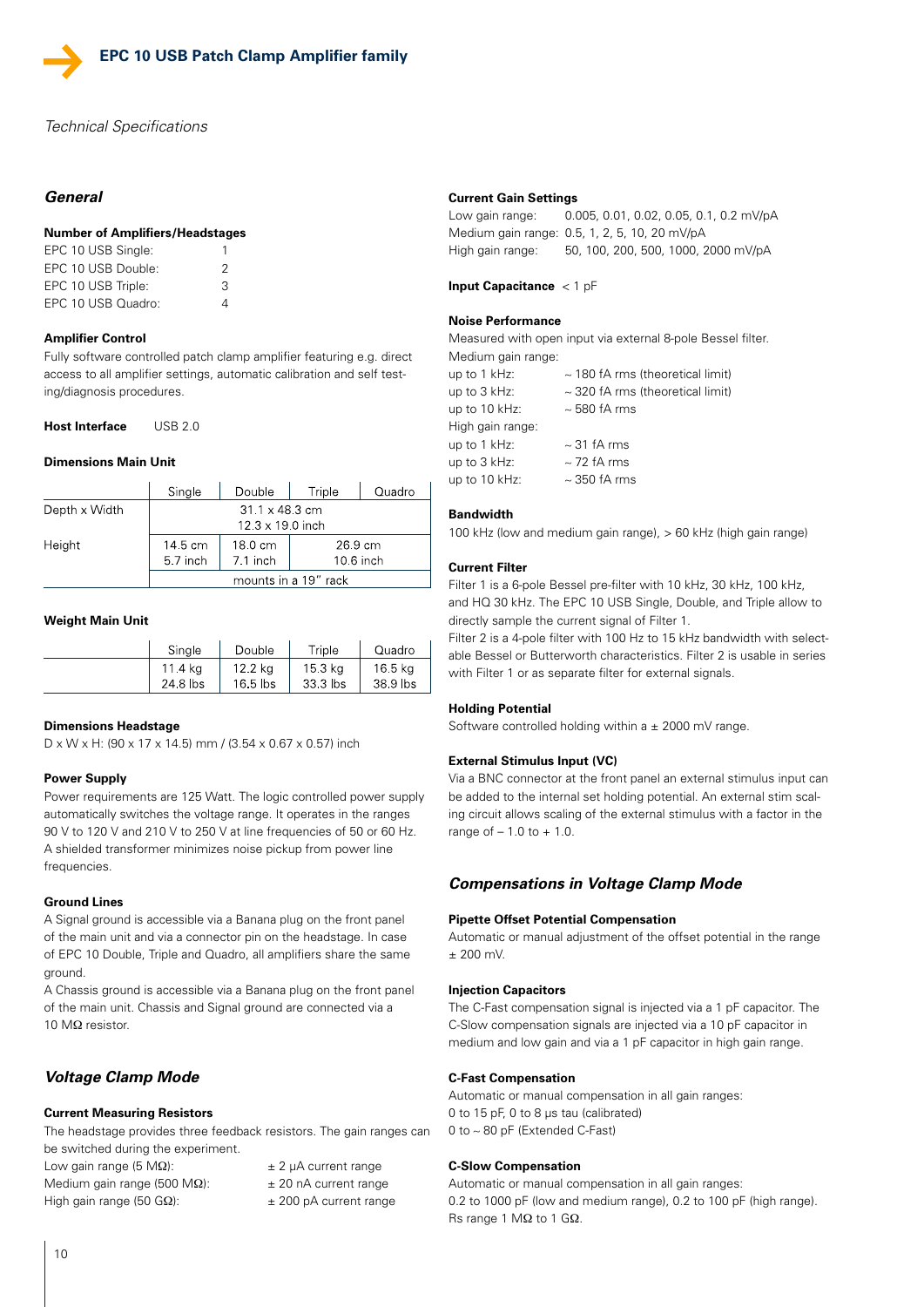#### **Synchronous C-Slow Compensation**

The EPC 10 USB Double, Triple and Quadro provide the option for synchronous C-Slow compensation pulses on multiple cells. This is essential for using the C-Slow compensation when measuring on multiple electrically connected cells.

#### **Series Resistance Compensation**

Maximal compensation is 95% with the optimal setting being dependent on the cell capacitance. Equivalent time constants: 2 µs, 5 µs, 10 µs, 100 µs

#### **Hardware Leak Subtraction**

Automatic or manual linear leak subtraction in all gain ranges: 0 to 2 nS (high range), 0 to 200 nS (medium range), 0 to 20 μS (low range). Injection time constant: 100 µs

#### **Software Leak Subtraction**

A versatile p/n leak subtraction is provided in combination with the PATCHMASTER software.

# *Other VC Features*

#### **Zap Pulse**

Provided by the PATCHMASTER software. The amplitude (up to  $\pm$  1 V) and duration is programmable.

#### **Audio Resistance Monitor**

A 3.5 mm jack is provided at the rear panel for connecting phones or speakers. Volume and Resistance/Frequency ratio can be adjusted by the PATCHMASTER software. Frequency range:

1 Hz to 10 kHz.

### *Current Clamp Mode*

#### **Current Injection**

Four current injection gains are selectable: 0,1 pA/mV range:  $\pm$  1 nA 1 pA/mV range:  $\pm$  10 nA 10 pA/mV range:  $\pm$  100 nA 100 pA/mV range:  $\pm$  1 µA In the "Extended Stimulus Range" the current injection capability in current clamp mode is increased by factor of "5".

### **Voltage Gain**

Two gains are selectable: V-mon  $\times$  10:  $\pm$  1000 mV V-mon  $\times$  100:  $\pm$  100 mV

Bit resolution: 30 µV  $3 \mu V$ 

#### **Voltage Filter**

Filter 2 setting do also allow the filtering of the voltage signal in a current clamp measurement.

#### **Voltage Measuring Range**

The voltage measuring range is  $\pm$  1 V ( $\pm$  5 V when using the "Extended Stimulus Range") in current clamp mode.

## **External Stim Input (CC)**

Via a BNC connector at the front panel an external stimulus input can be added to the internally set holding current. The scaling factor is determined by the selected current injection gain.

#### **C-Fast in CC Mode**

C-Fast is active in current clamp mode to allow voltage recordings at high bandwidth.

#### **Bridge Mode**

The voltage drop across the pipette resistance can be compensated.

#### **Low Frequency Voltage Clamp (LFVC)**

Automatic current tracking readjusts the holding current to fix any slow voltage drift while in current clamp mode.

#### **Gentle Switch**

When switching from voltage to current clamp, the holding current is automatically set to the "I-mon" in voltage clamp mode.

#### **Fast Mode Switching**

The PATCHMASTER software allows to rapidly switch between current and voltage clamp mode and vice versa during data acquisition.

# *DA/AD Converter*

| <b>Stimulation</b> | Number of DA-converters:                    | 4         |
|--------------------|---------------------------------------------|-----------|
|                    | Settling Time:                              | $1 \mu s$ |
|                    | DA output voltage range:                    | ±10V      |
|                    | Number of AD-converters:                    | 2         |
|                    | DA/AD resolution:                           | 16 bit    |
|                    | <b>Fastest Sampling Rate:</b>               |           |
|                    | 2 channels                                  | 200 kHz   |
|                    | 8 channels                                  | 50 kHz    |
|                    |                                             |           |
|                    | <b>Free DA channels: EPC 10 USB Single:</b> | 3         |
|                    | EPC 10 USB Double:                          | 2         |
|                    | EPC 10 USB Triple:                          | 1         |
|                    | EPC 10 USB Quadro:                          | 0         |
|                    |                                             |           |
|                    | <b>Free AD channels: EPC 10 USB Single:</b> | 5         |
|                    | EPC 10 USB Double:                          | 3         |
|                    | EPC 10 USB Triple:                          | 1         |
|                    | EPC 10 USB Quadro:                          | 0         |
|                    |                                             |           |

# **Digital Input/Output**

| Digital I/O: 16 digital in and 16 digital out channels are provided on a |
|--------------------------------------------------------------------------|
| 40 pin male connector on the rear panel.                                 |

- Digital In: 16 channels provided at the Digital In connector on the rear panel.
- Digital Out: 16 channels provided at the Digital Out connector on the rear panel, three of them are also provided via BNC on the front panel.
- Trigger In: Via 1 BNC connector on the front panel data acquisition can be triggered externally.

#### **Master/Slave Sync**

2 CAT5 connectors for synchronization of a second amplifier/interface system are provided at the rear panel.